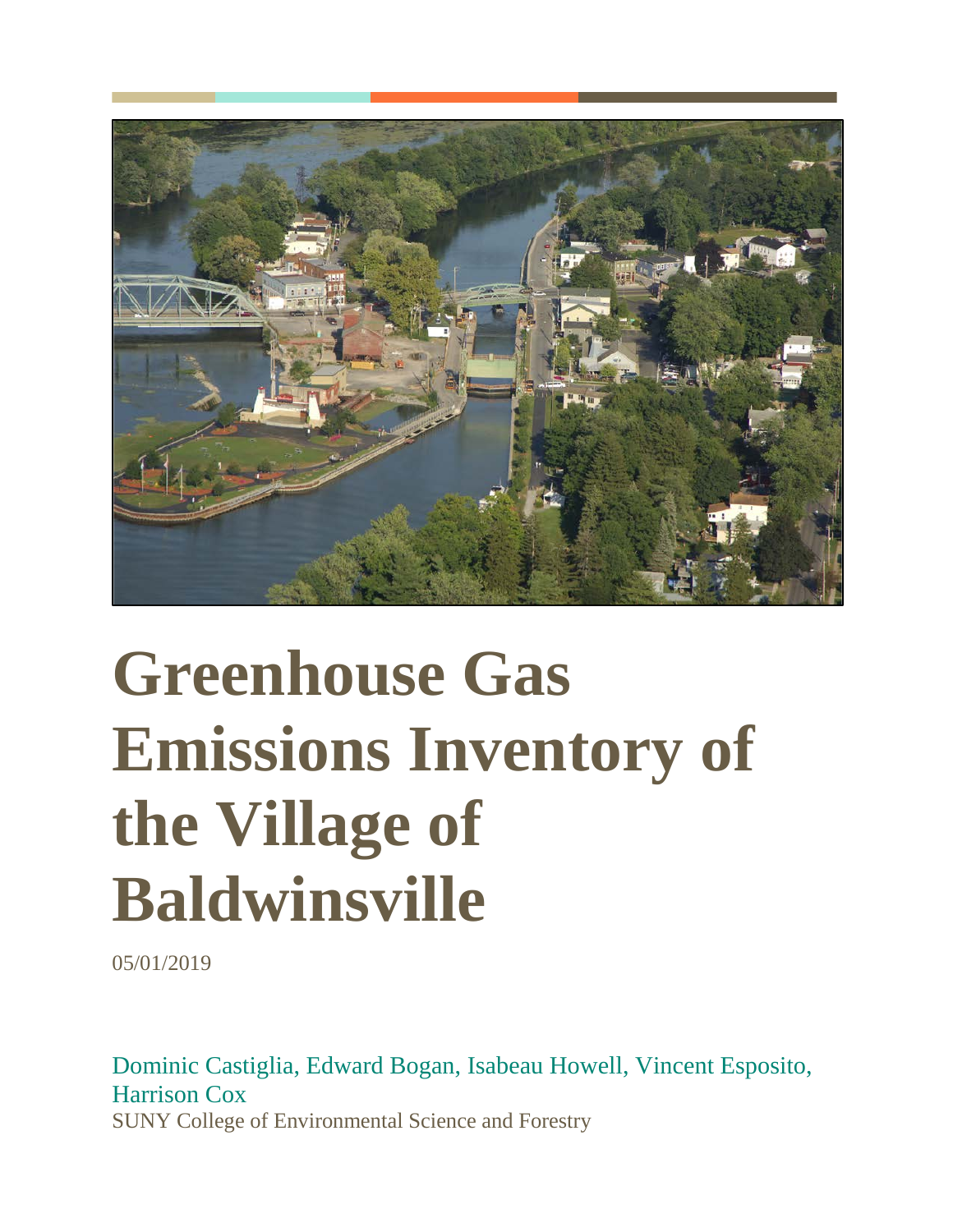1 Forestry Dr. Syracuse, NY 13210

# **Table of Contents**

# **Acknowledgements**

- **I. Executive Summary**
- **II. Background and Purpose**
	- Background, Baldwinsville NY
	- Climate Change and Greenhouse Gases
	- Climate Smart Community Certification
	- Economic Benefits
- **III. Goals**
- **IV. Scope**
- **V. Methods and Reporting**
- **VI. Results**
- **VII. Recommendations**
- **VIII. Discussion**
- **IX. Conclusion**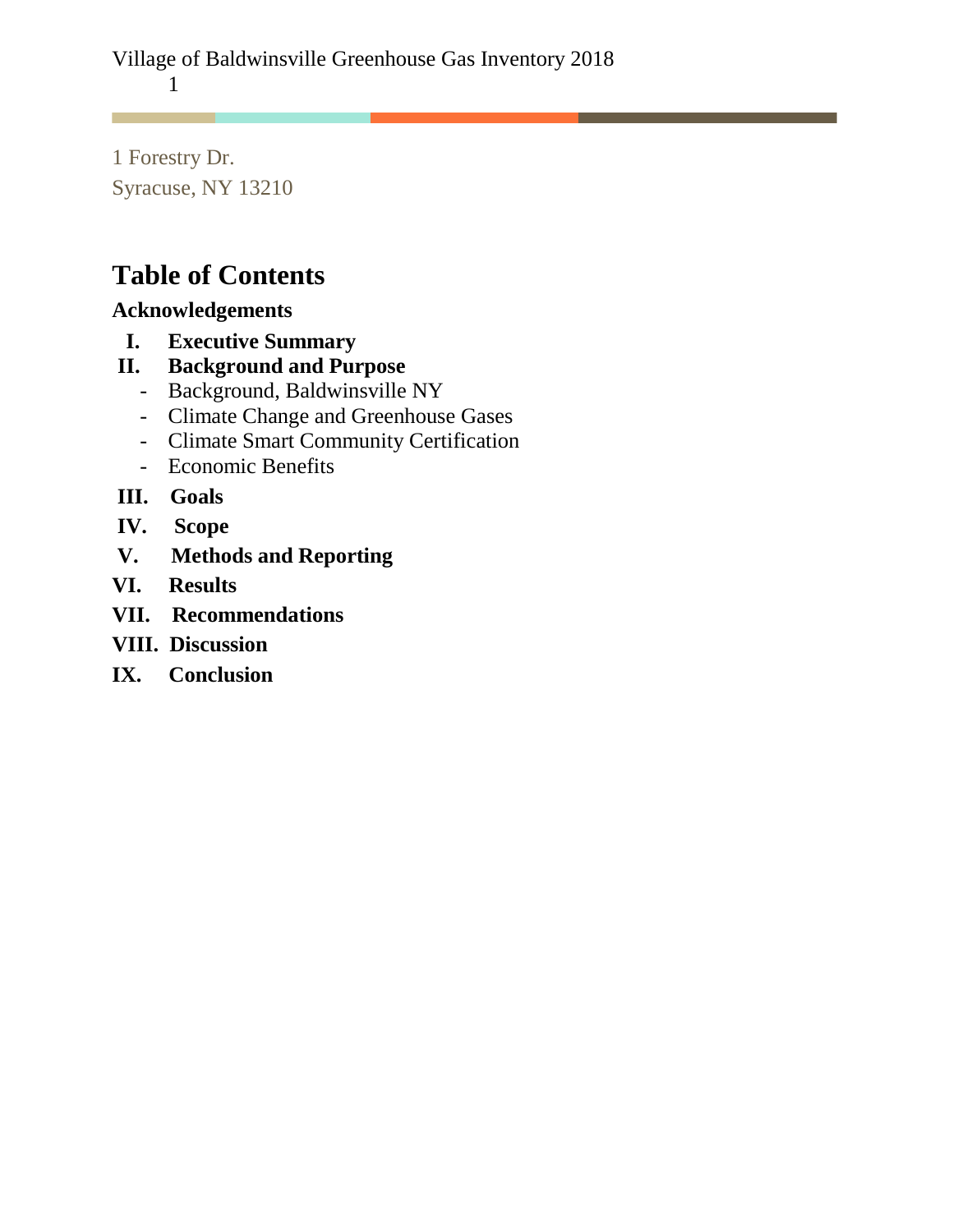# **Acknowledgements**

The SUNY ESF team would like to thank the following for their contributions to this report:

**Village of Baldwinsville** Gregg Humphrey

# **Central New York Regional Planning and Development Board**

Amanda Mazzoni Chris Carrick

# **SUNY College of Environmental Science and Forestry**

Dr. Joshua Cousins Dustin Hill

# **Environment Protection Agency**

Local Government Greenhouse Gas Inventory Module created under the Clean Energy Program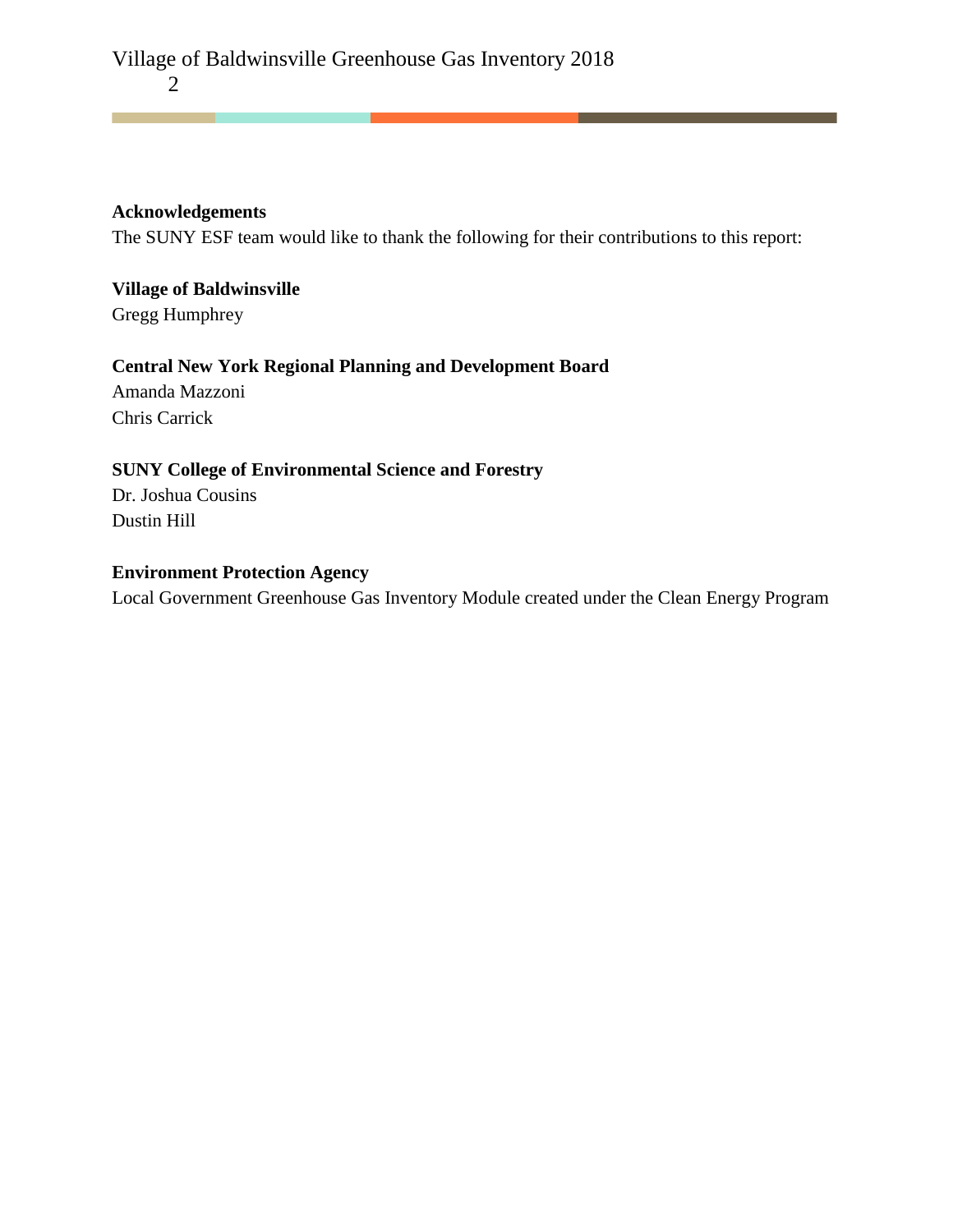#### **Executive Summary**

Greenhouse gases are gases such as methane, carbon dioxide, nitrous oxide that amplify the earth's natural 'greenhouse' effect and contribute to global climate change. Communities of all sizes can reduce their carbon footprint by improving energy efficiency and conducting greenhouse gas inventories to identify inefficiencies. The SUNY ESF team conducted a local government operations greenhouse gas inventory of Baldwinsville, NY to assess the municipality's carbon footprint, identify areas for improved energy efficiency, and assist the community in its efforts to achieve Climate Smart Community Certification. This audit functions as a partial update of the 2015 GHG inventory of Baldwinsville.

In 2018, the Village of Baldwinsville released 523.83 MT CO<sub>2</sub>e in Scope 1 and 2 emissions. The Village released 161.62 MT CO<sub>2</sub>e of stationary combustion emissions, 133.15 MT CO<sub>2</sub>e from electricity use, and 229.09 MT CO<sub>2</sub>e from mobile combustion. The scope 1 and 2 local government emissions were lower in 2018 compared to 2015, at 523 MTCO<sub>2</sub>e compared to 597 in the 2015 report, but that is possible because of variation in weather (heating and cooling degree days), reporting and/or data error or differences. We recommend that the village employ low/no cost energy efficiency measures such as converting incandescent/fluorescent lighting to LED and using best practices identified by the US EPA Energy Star and other reputable sources.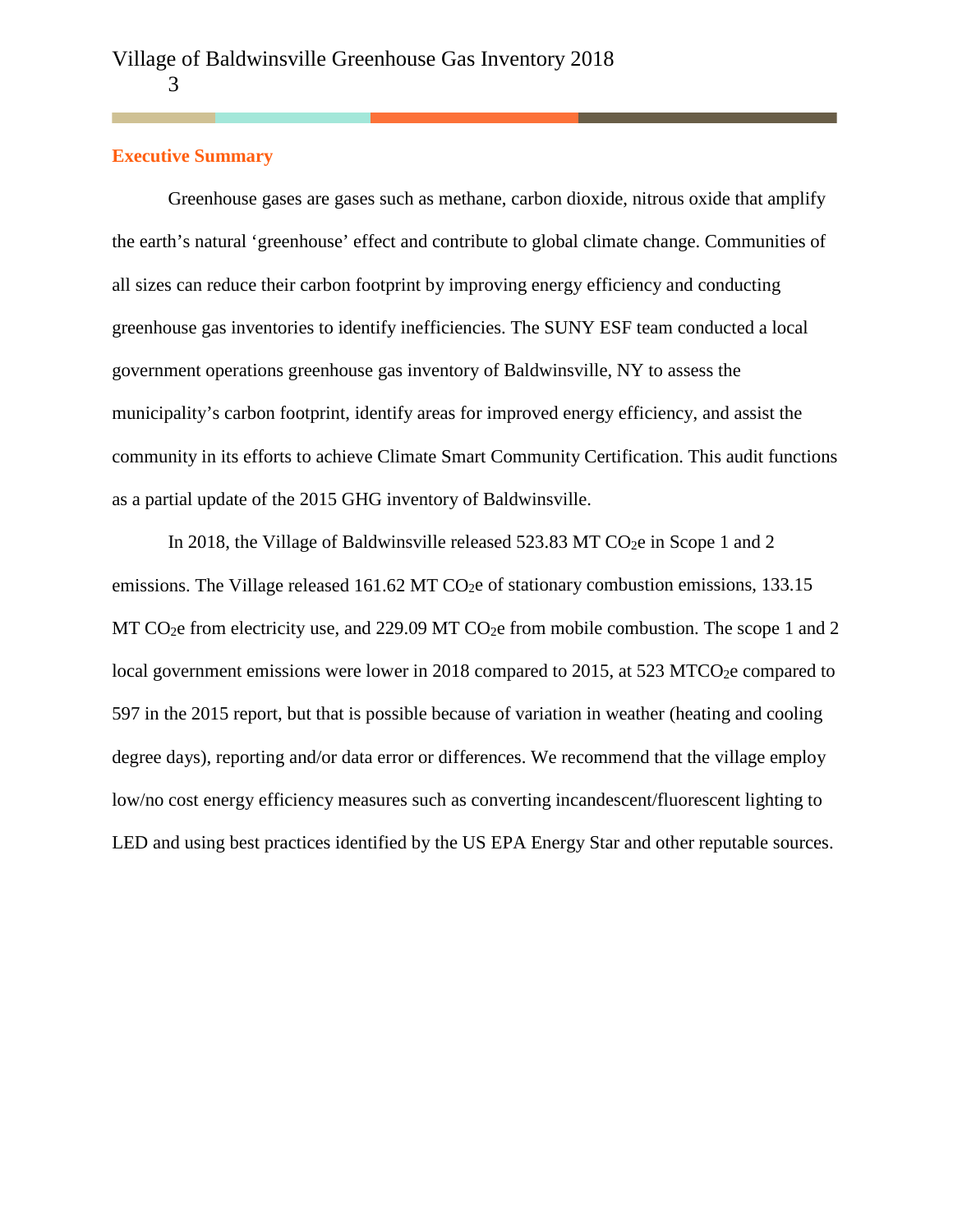# **Background and Purpose**

net increase of GHG by 2025.

#### **Baldwinsville, NY**

 Baldwinsville, NY is a village in Onondaga County, NY. It is within the Syracuse metropolitan area and is located northwest of the city of Syracuse. The village has an area of 3.24 square miles and has population of 7,378 according to the 2010 U.S. census. Baldwinsville's 2015 Greenhouse Gas Inventory recorded 597 MTCO<sub>2</sub>e and projected a 6.9%



#### **Greenhouse Gases and Climate**

Greenhouse gases are gases that trap heat in the atmosphere. The 'greenhouse effect' is what facilitates life on earth - life as we know it wouldn't exist without it. However, human industry and other activities produce these gases at abnormally high levels, and are causing a rapid rise in average global temperatures. The most common of the gases are carbon dioxide  $(C0<sub>2</sub>)$ , which enters the atmosphere through solid waste, processes such as the manufacture of cement, and the burning of coal, natural, gas and oil, methane (CH4), which is produced in the production and transport of coal, the decay of organic waste, and agricultural processes, and nitrous oxide  $(N_2 0)$ . Nitrous oxide is emitted during agricultural and industrial activities,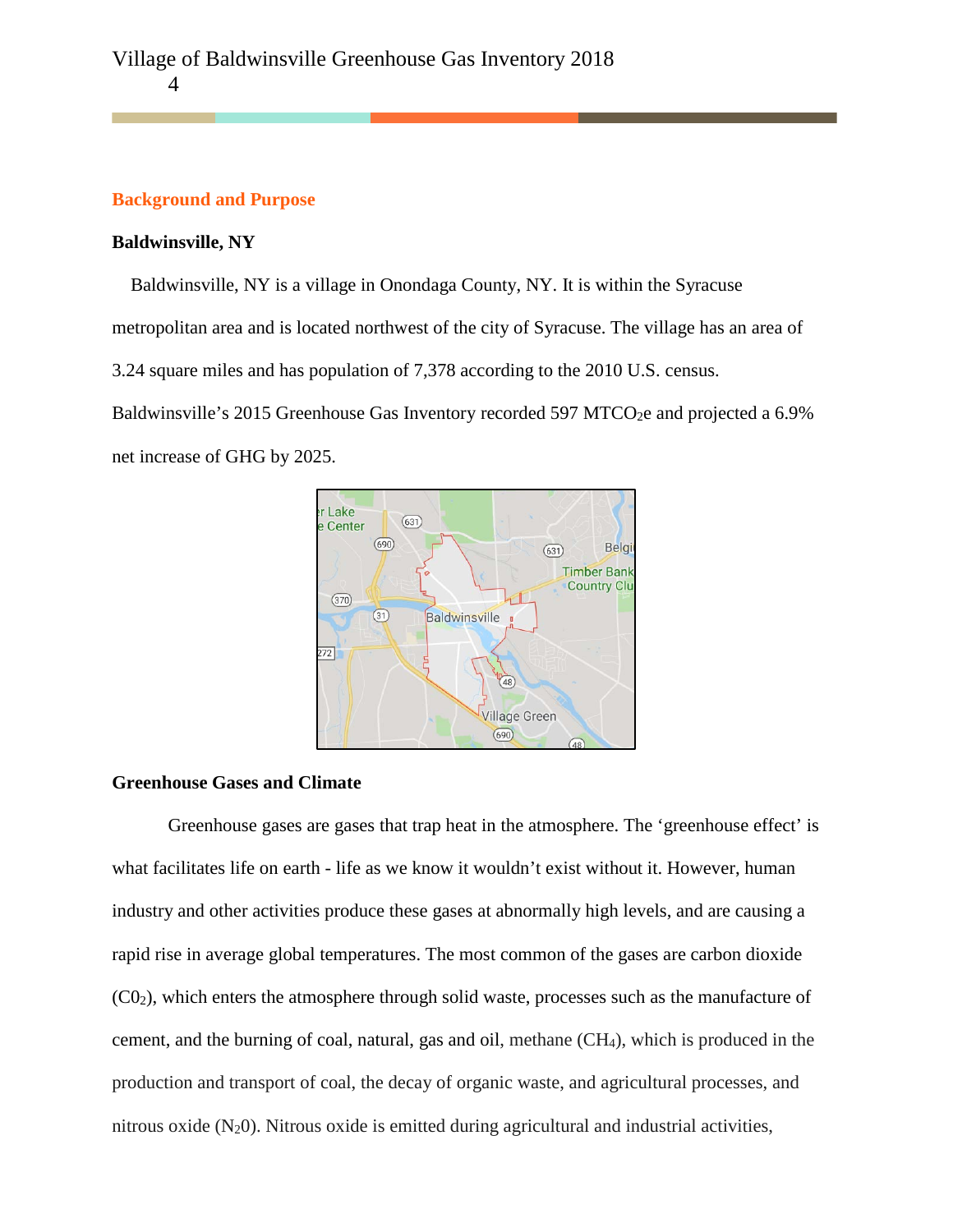combustion of fossil fuels and solid waste, as well as during treatment of wastewater. These are all naturally occurring compounds that are not classical pollutants, but in excess concentrations can have dramatic impacts on the earth's climate.

# **Climate Smart Community Certification**

The Climate Smart Community (CSC) certification from the New York State Department of Environmental Conservation (NYS DEC) is one of 10 high impact actions that municipalities can take towards become designated as a Clean Energy Community (CEC) by the New York State Energy Research and Development Authority (NYSERDA). Municipalities designated as CECs receive benefits such as up to \$250,000 in grants to complete additional clean energy projects. Clean Energy Communities and Climate Smart Communities can receive valuable technical assistance and grant opportunities. They also enjoy healthier, greener municipalities that their citizens can feel good about. According to NYSERDA, "The Climate Smart Communities Certification (CSC) program provides local governments with a robust framework to guide their climate action and enables high-performing communities to achieve recognition for their leadership. Designed around the CSC pledge elements, the certification program recognizes communities for their accomplishments." Greenhouse gas inventories are an important part of the Climate Smart Communities Certification process.

#### **Economic Benefits**

The DEC's CSC Grant Program provides additional points for Certified Climate Smart Communities that apply for funding, making applications from Certified CSCs more likely to receive funding. In addition, the greenhouse gas inventory is an excellent opportunity to identify inefficiencies in municipal operations and save money by reducing energy use.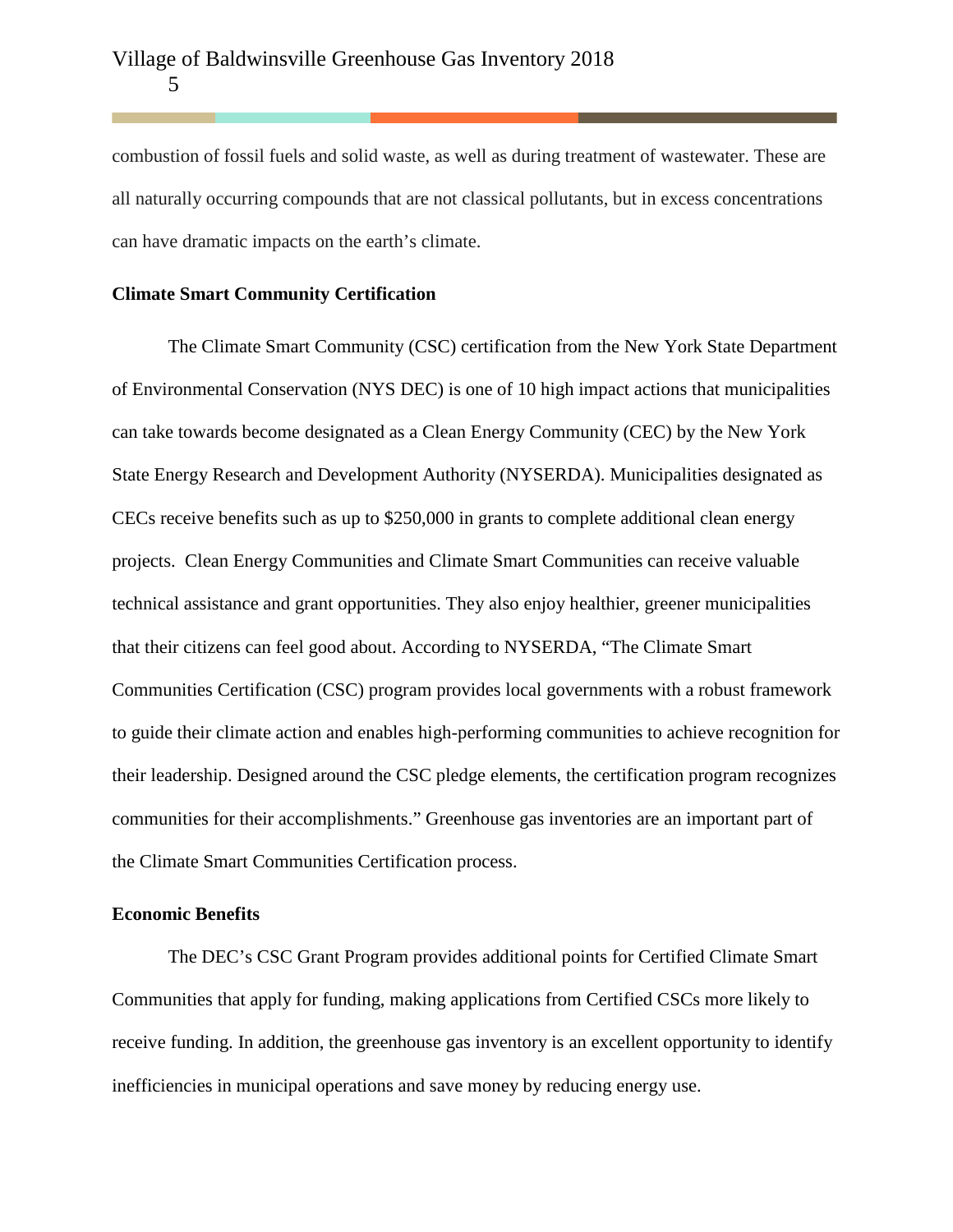#### **Goals**

- 1. To conduct a scope 1 and 2 Greenhouse Gas (GHG) inventory of the Village of Baldwinsville.
- 2. Compare the 2018 GHG emissions to the 2015 GHG inventory conducted by the village of Baldwinsville
- 3. Suggest methods to reduce overall GHG emissions in the Village of Baldwinsville.

#### **Scope**

 This inventory is a scope 1 and 2 Greenhouse Gas Inventory under the Environmental Protection Agency's Guidelines. Scope 1 emissions are direct emissions from owned or controlled sources within the jurisdictional boundary. Scope 2 emissions are indirect emissions from the generation of purchased electricity. Scope 3 emissions are all other indirect emissions and were not recorded in this inventory. Emission sources that fall under scope 1 and 2 are stationary combustion emissions, mobile combustion emissions, and emissions from electricity.

#### **Methods and Reporting**

 The project team used U.S. Environmental Protection Agencies' Greenhouse Gas Inventory Local Government Operations Module to conduct a scope 1 and 2 local government greenhouse gas inventory.

The project team began by setting up the control sheet and entering basic demographic data such as the population and size. Subsequently, departments were established to track sources of emissions to their respective administrative units in order to delineate responsibility and accountability. We listed 15 departments: water infrastructure, outdoor lighting, community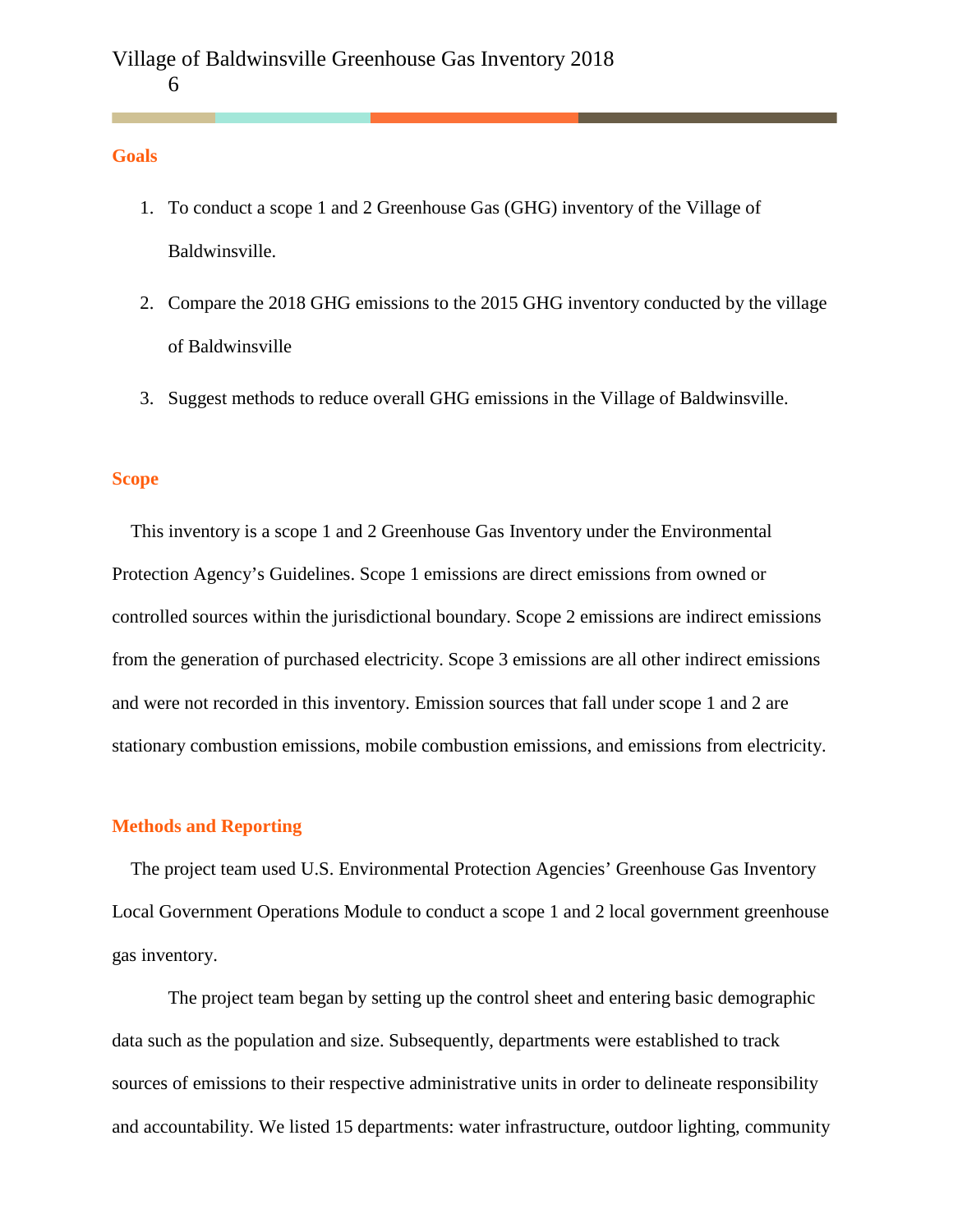buildings, public utilities, health, school, offices, other, police vehicle fleet, sewer vehicle fleet gasoline/diesel, water vehicle gasoline/diesel, highway vehicle fleet gasoline/diesel. Due to the nature of the module, which does not allow for the data to be separated by facility type, the "departments" are closer to facility types. For the purpose of clarity, we kept all vehicle emissions separate from facility types. The "other" department includes garages that were not assigned to a specific department. The "school" section includes only the school radios. "Offices" include government and department buildings such as the Police Station and the Department of Public Works.



 **Baldwinsville Departments as Indicated in the Module** 

Next, we established our Emissions & Generation Resource Integrated Database (eGRID) Subregion. eGRID is a comprehensive source of data on the environmental characteristics of almost all electric power generated in the United States. Baldwinsville's subregion (NYUP - Upstate New York) determines emission factors for Baldwinsville's electric purchases. For every MegaWatt hour (MWh) of electricity that Baldwinsville consumes, the village produces 294.66 lb CO<sub>2</sub>, .021 lb CH<sub>4</sub>, and .003 lb N<sub>2</sub>0. The global warming potential (GWP) of N<sub>2</sub>0 and CH<sub>4</sub> are scaled to the proportion of  $CO<sub>2</sub>$ , so a single emissions factor is given in lb  $CO<sub>2</sub>e$ , or pounds of CO<sub>2</sub> equivalent.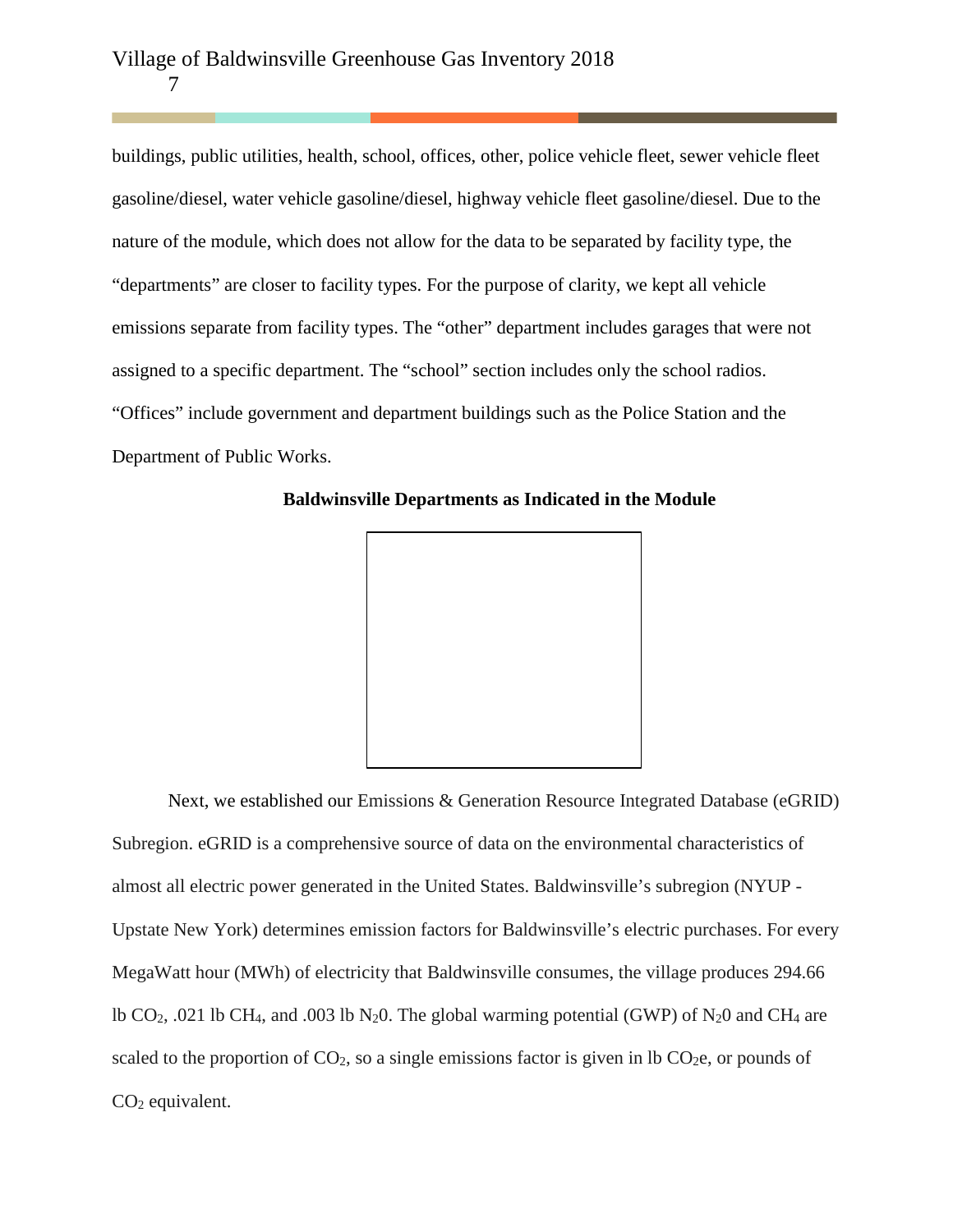# **eGRID Subregion Emission Factors as Presented by the EPA Module**

|                                             | <b>Emission Factors (lb/MWh)</b> |       |                  | <b>Total EF</b>                                |
|---------------------------------------------|----------------------------------|-------|------------------|------------------------------------------------|
| Select eGRID Subregion                      | CO.                              | CH,   | N <sub>2</sub> O | $\overline{\mathsf{lb}}$ CO <sub>2</sub> e/MWh |
| Select your subregion: NYUP eGRID subregion | 294.66                           | 0.021 | 0.003            | 296.08                                         |

Data provided by the municipality of Baldwinsville was then input into the module in one of three module sections. The first section was stationary combustion emissions, or direct emissions generation from on-site combustion of natural gases in buildings like furnaces or motors. Next was mobile combustion, or all emissions generated by the combustion of fossils fuels from vehicles. Finally, there were electric emissions, or indirect emissions generated from the purchase of electricity through National Grid.

Emissions are reported in MTCO<sub>2</sub>e, or Metric Tons of  $CO<sub>2</sub>$  equivalent. Electricity use is reported in kilowatt hours (kWh). Fuel use is reported in mcf, or thousand cubic feet, and the corresponding energy use of natural gas combustion is reported in MMBtu, or Million British Thermal Units.

# **Results**

The total 2018 scope 1 and 2 municipal emissions for the village of Baldwinsville were 523.86 MTCO<sub>2</sub>e. The total scope 1 emissions were 390.71 MTCO<sub>2</sub>e, or 75% of the total scope 1 and 2 emissions. The total scope 2 emissions were  $133.15 \,\mathrm{MTCO}_{2}$ , or  $25\%$  of the total.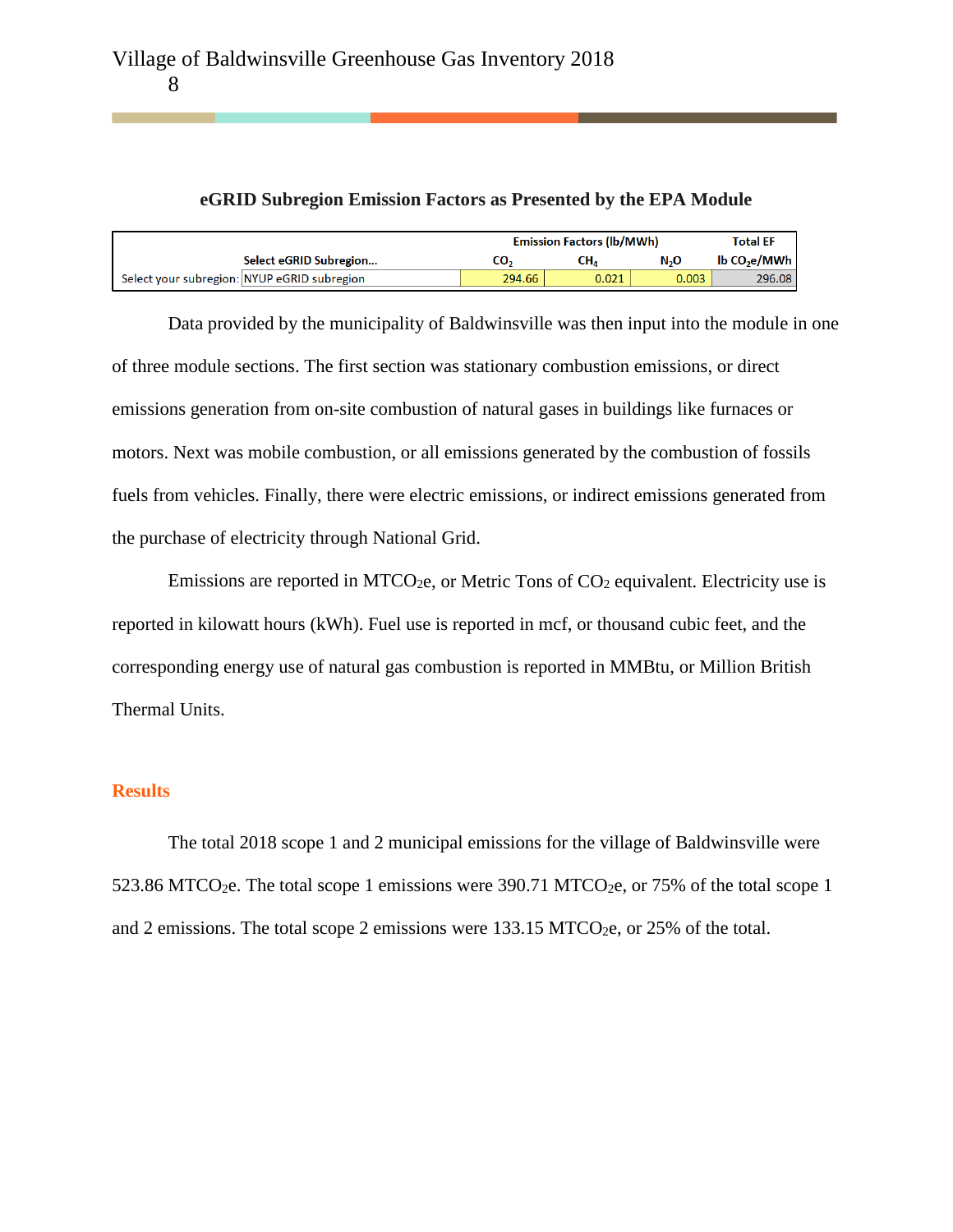|                                        | CO <sub>2</sub> | CH <sub>4</sub> | $N_20$ | <b>Total MT</b><br>CO <sub>2</sub> e | Percent of<br><b>Total</b> |
|----------------------------------------|-----------------|-----------------|--------|--------------------------------------|----------------------------|
| Scope 1                                | 390.53          | .04             | .14    | 390.71                               | 75%                        |
| Scope 2                                | 132.51          | .24             | .4     | 133.15                               | 25%                        |
| <b>Total Gross</b><br><b>Emissions</b> | 523.04          | .28             | .54    | 523.86                               | 100%                       |

**Total Scope 1 and 2 Baldwinsville Emissions (MT CO2e)**

The largest single source of emissions were offices/government buildings, with 24% of total emissions at 123.26 MTCO<sub>2</sub>e. The next largest contributor was the highway vehicle fleet, comprising 22% of emissions, or 114 MTCO<sub>2</sub>e. The water department as a whole, including water infrastructure, water vehicle fleet, and sewer vehicle fleet comprised 26% of total emissions, or 136.92 MTCO<sub>2</sub>e.

| <b>Department</b>            | <b>Total Emissions (MT CO2e)</b> | <b>Percent of Total</b> |
|------------------------------|----------------------------------|-------------------------|
| <b>Water Infrastructure</b>  | 99.73                            | 19%                     |
| <b>Outdoor Lighting</b>      | 19.1                             | 4%                      |
| <b>Community Buildings</b>   | 29.13                            | 6%                      |
| <b>Public Utilities</b>      | 7.17                             | 1%                      |
| <b>School</b>                | .52                              | 0%                      |
| <b>Offices</b>               | 123.26                           | 24%                     |
| Other                        | 15.87                            | 3%                      |
| <b>Police Vehicle Fleet</b>  | 77.56                            | 15%                     |
| <b>Sewer Vehicle Fleet</b>   | 18.07                            | 3%                      |
| <b>Water Vehicle Fleet</b>   | 19.12                            | 4%                      |
| <b>Highway Vehicle Fleet</b> | 114.34                           | 22%                     |
| <b>Total</b>                 | 523.86                           | 100%                    |

**Total Scope 1 and 2 Emissions by Department**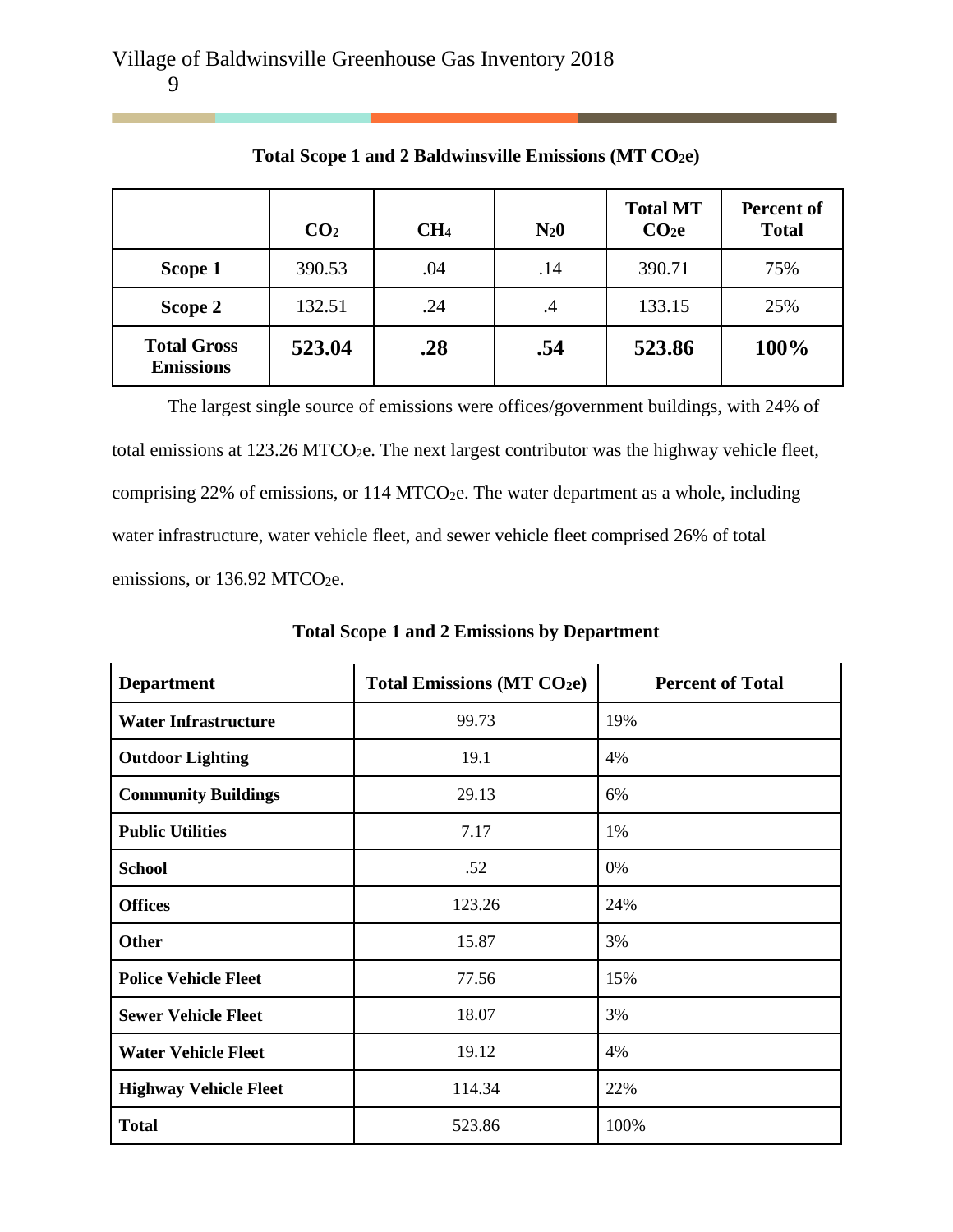

**Baldwinsville 2018 Total Scope 1 and 2 Emissions by Department**

**Baldwinsville 2018 Total Scope 1 and 2 Emissions by Energy Source**

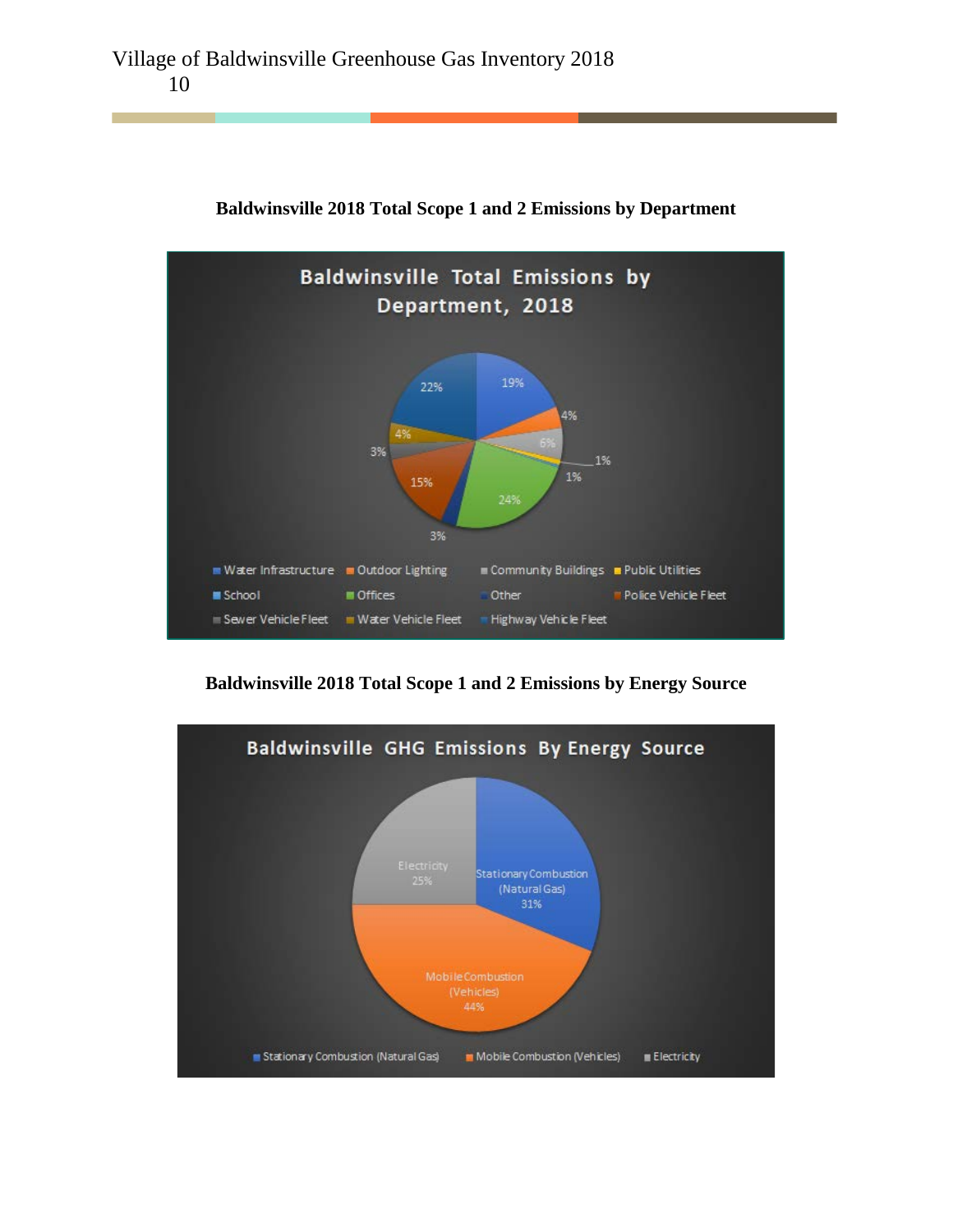# **Stationary Combustion Emissions**

The municipality of Baldwinsville released 162 Metric Tons of  $CO<sub>2</sub>$  from stationary combustion, or its natural gas sector. The largest contributor to these emissions were the village's government and office buildings, including the Police Station, the Department of Public Works, etc. The largest source of emissions, as well as the biggest draw of fuel and energy, was government and office buildings. The department emitted 98 MTCO2e, used 1790 mcf of fuel, and 1840 MMBtu of energy.



# **Stationary Combustion Emissions by Department**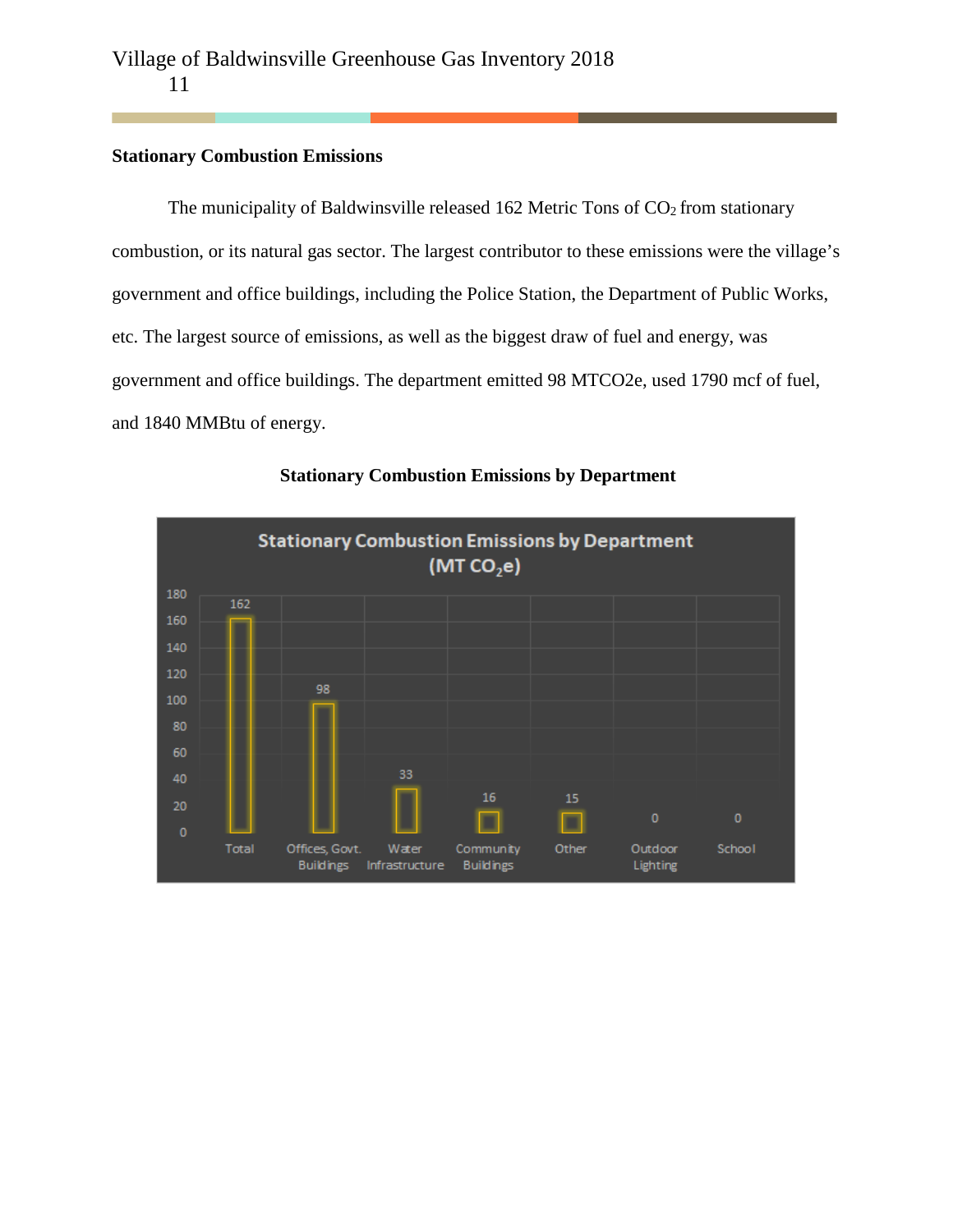

**Stationary Combustion Fuel/Energy Use by Department**

# **Electricity Emissions**

The village produced 133.15 MTCO<sub>2</sub>e from purchase of electricity from National Grid.

The largest portion of electricity use was water infrastructure, which emitted  $66.69$  MTCO<sub>2</sub>e.

The village consumed 991, 950 kWh of electricity in the year 2018.



**Electricity Emissions by Department**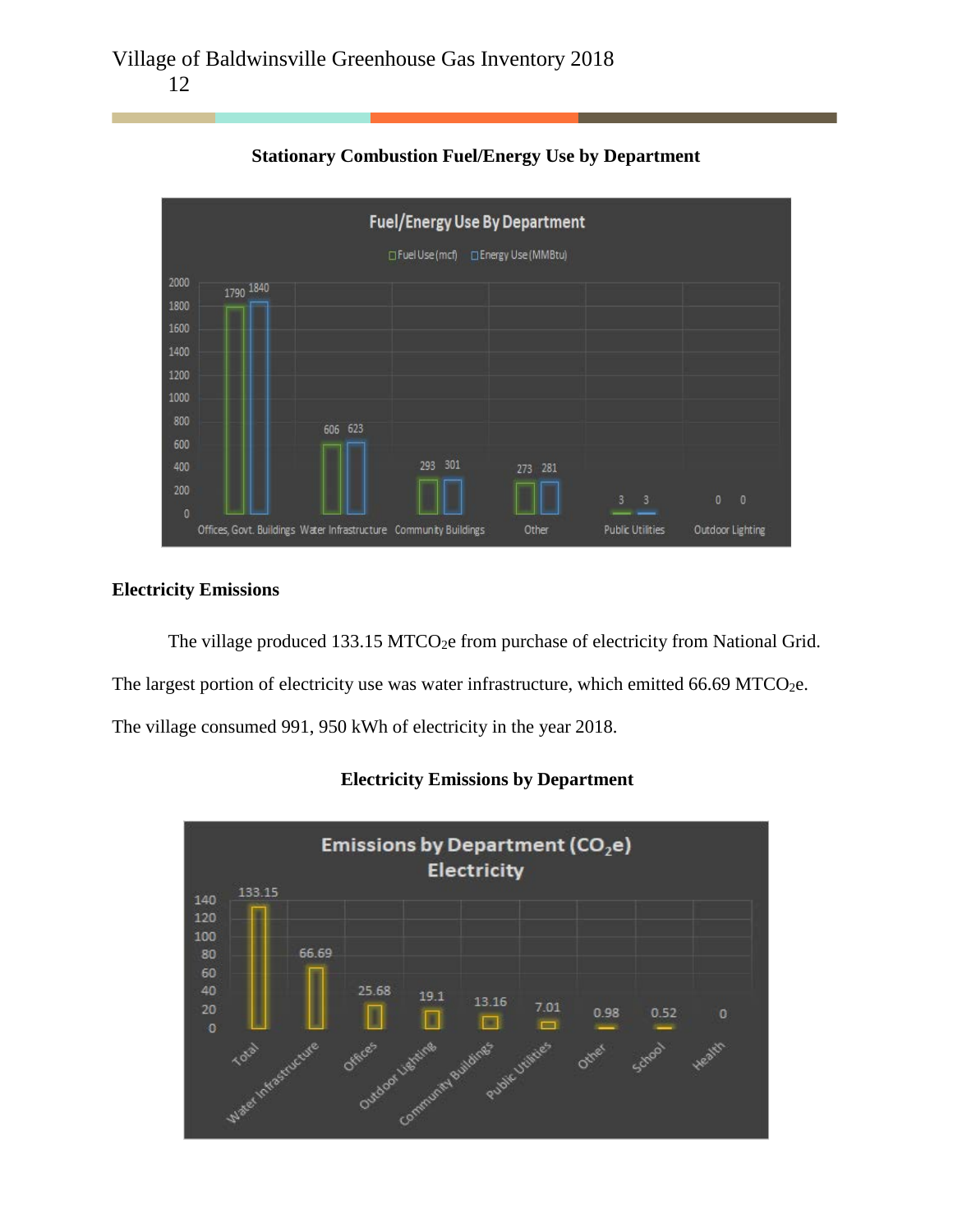

# **Mobile Combustion Emissions**

The vehicle fleet of Baldwinsville emitted 229 MTCO<sub>2</sub>e from mobile combustion. The largest portion of these emissions was the highway vehicle fleet, which emitted 114 MTCO<sub>2</sub>e. The vehicle fleet consumed 1,866 MMBtu of energy.



**Mobile Combustion Emission by Department, 2018**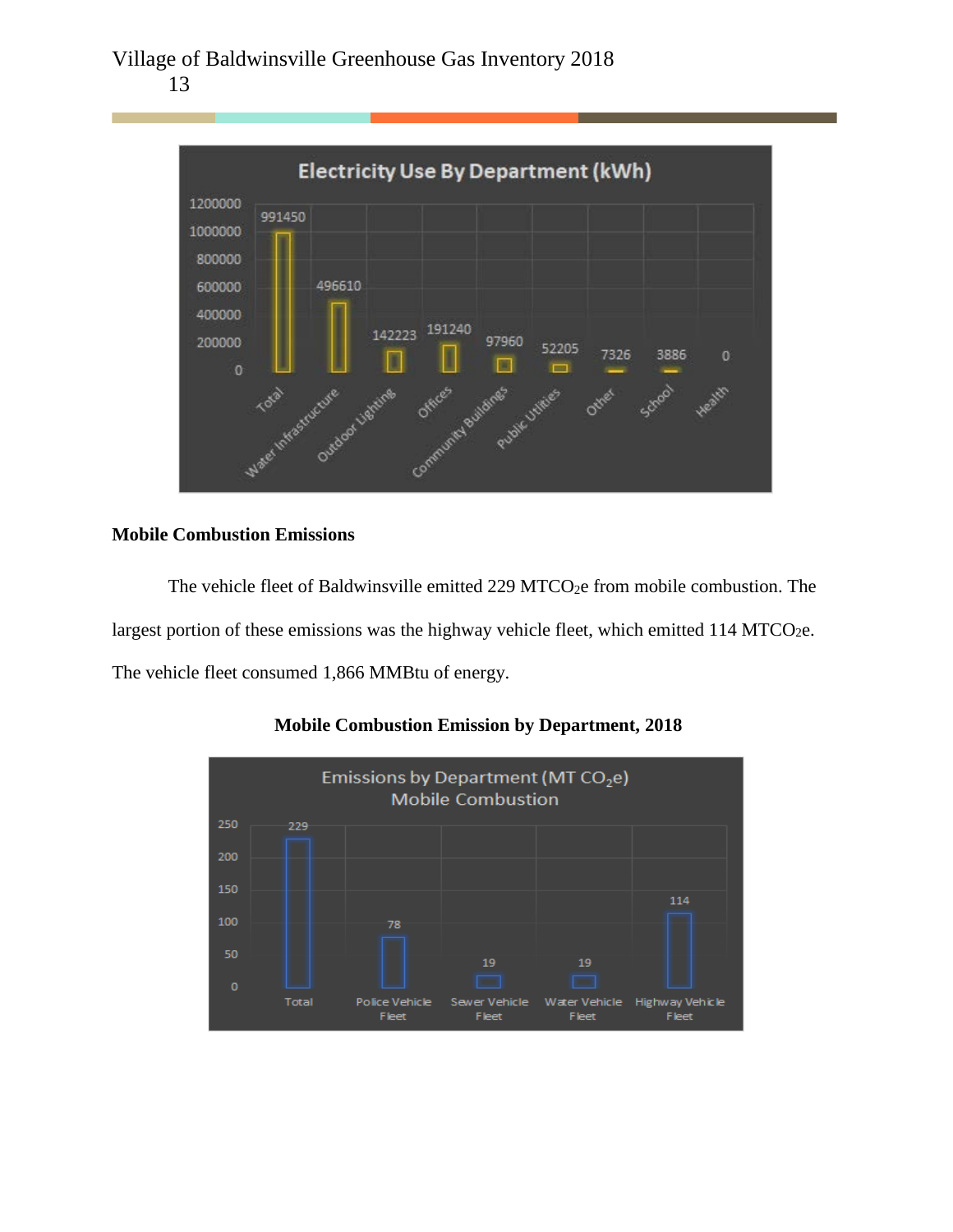

# **Mobile Combustion Energy Use by Department**

#### **Discussion**

## **Comparison to 2015 Greenhouse Gas Inventory**

In the year 2015, scope 1 and 2 government emissions totaled 597 MTCO2e. Scope 1 emissions were 54% of the emissions or 323 MTCO<sub>2</sub>e, with scope 2 at 46%, or 274, MTCO<sub>2</sub>e. The vehicle fleet emitted 168 MTCO<sub>2</sub>e, comprising 28% of total municipal emissions. The reported estimated 2025 emissions at 640 MTCO<sub>2</sub>e due to population growth, projecting an average increase of 3.3 MTCO2e per year. Following this projection, expected emissions for the year 2018 were 591.9 MTCO<sub>2</sub>e.

The 2018 Inventory, however calculated total scope 1 and 2 emissions of 523.86, which was 116.14 MTCO<sub>2</sub>e less than the 2018 projection, and 73.14 less than the 2015 inventory. It is important to note that this reduction could be caused by differences in the different modules used, emission factors, discrepancies in entry, variation in weather (heating and cooling degree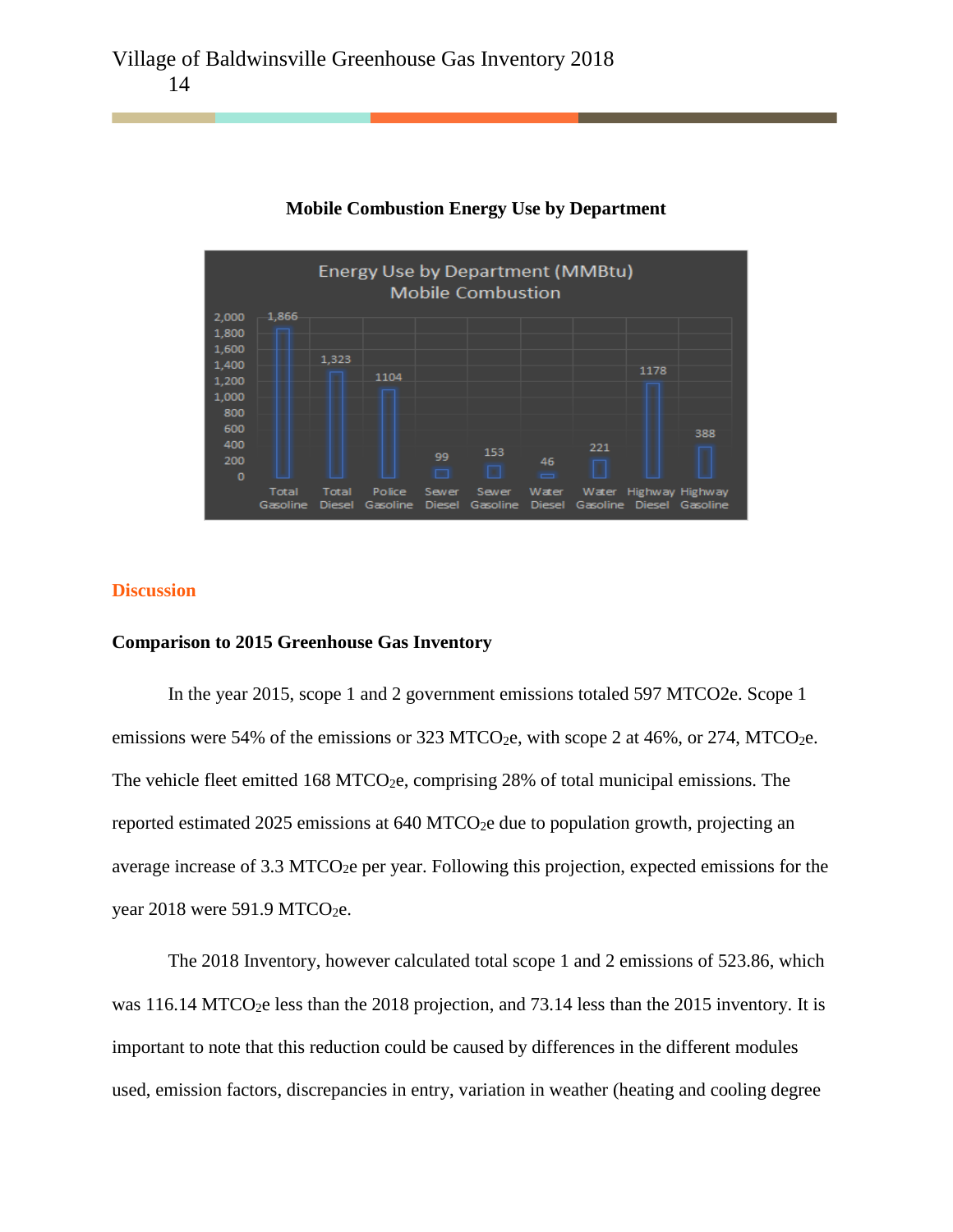days), etc., but the data suggests that the local government has reduced its carbon footprint 73.144 MTCO<sub>2</sub>e.

 The vehicle fleet, however, has increased its emissions since 2015. This is the section where the most liberties were taken with data entry. Therefore, this discrepancy might be caused by the lack of vehicle specific fuel use data. Nevertheless, the 2018 vehicle fleet data was calculated to be 229.09 MTCO<sub>2</sub>e, or 44% total emissions, compared to 168 MTCO<sub>2</sub>e in 2015. This is markedly higher.

#### **Recommendations**

- 1. Assess fuel use greenhouse gas emissions of the vehicle fleet on a vehicle-by-vehicle basis. This is especially critical because of the reported increase in emissions from 2015 to 2018. This means inputting each vehicle independently with its unique fuel use data. This will allow future planners to address vehicle inefficiencies and opportunities more thoroughly.
- 2. Conduct a full-scale scope 1, 2, and 3 inventory of both municipal operations and community emissions. This wholistic look will give planners a better picture of Baldwinsville's environmental impact.
- 3. An excellent first step in environmental action is optimizing efficiency of existing operations - the cleanest energy is the energy that is never used. We recommend following the Energy Star: Guidelines for Small Businesses and their Guides for Local Governments. These primarily address 'low hanging fruit': low/no cost measures that drastically improve efficiency. Through maintenance of existing equipment, improved lighting efficiency, and energy use education, municipalities can make significant reductions to their carbon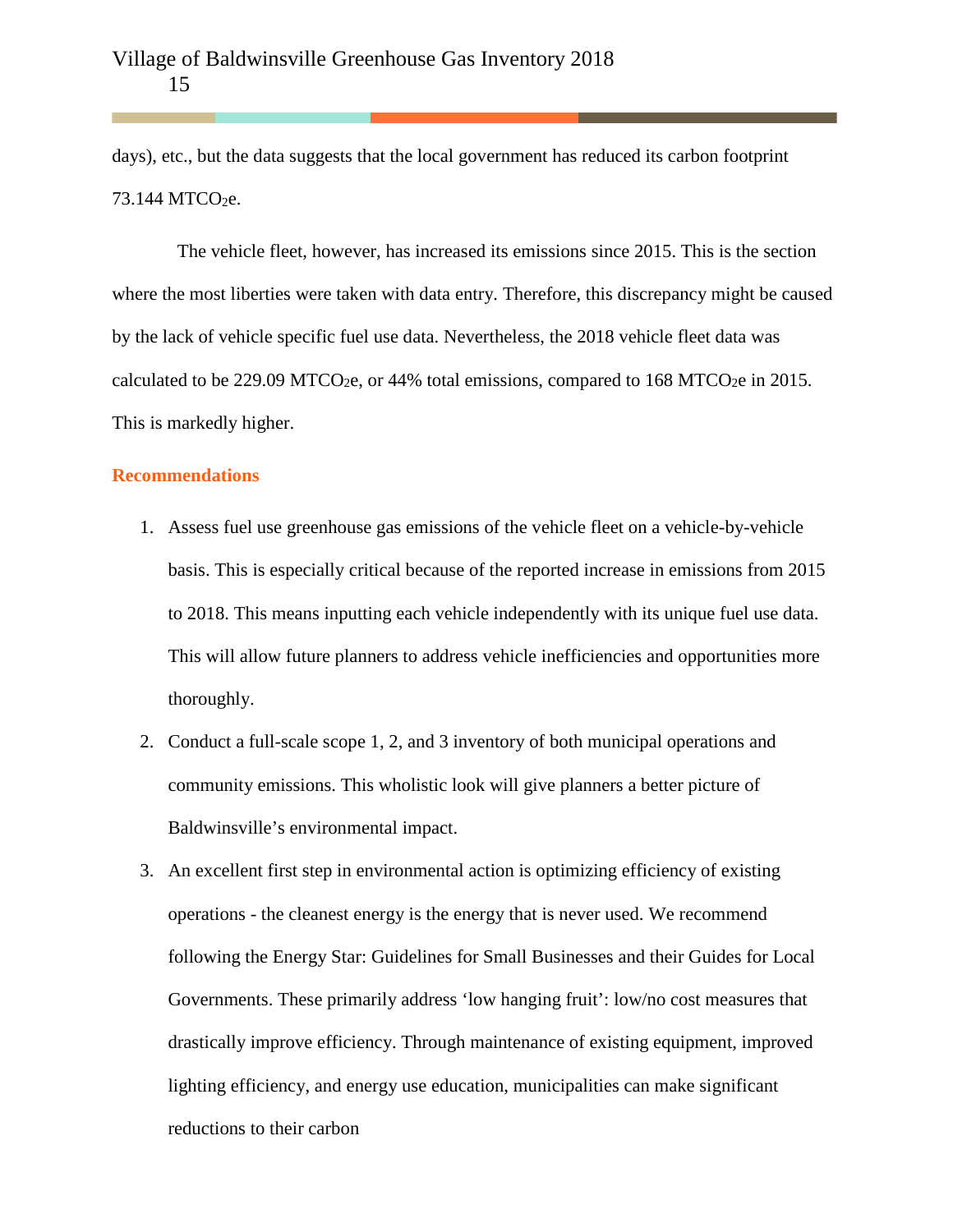- 4. Example of a low-cost efficiency improvement measure:
	- a. Switching from incandescent to LED light bulbs is an incredibly effective switch to make. Both Light Emitting Diode (LED) and Compact Fluorescent Light (CFL) bulbs use over 70% less energy than traditional bulbs, but in terms of long term savings, LEDs are the most practical choice. LED bulbs are more expensive than incandescent light bulbs or Compact Fluorescent Lights, but a single LED bulb lasts upward of 30,000 hours compared to 10,000-20,000 of CFL and 2,000 hours of incandescent (Department of Energy). For older municipal buildings, this will likely require retrofitting of lighting fixtures to adapt them to LED, and there are a variety of different approaches for municipalities to consider. The US Department of Energy has a fact sheet on LED retrofitting that is useful for those making sense of the options, which we will have in the 'recommended sources' section below.
	- b. Other low-cost improvements are motion sensors for lights to reduce wasted energy from lights left on, and retrofitting newer diesel vehicles to run on natural gas.

Categories of Low/No-Cost Energy Efficiency Improvements, According to ENERGY STAR

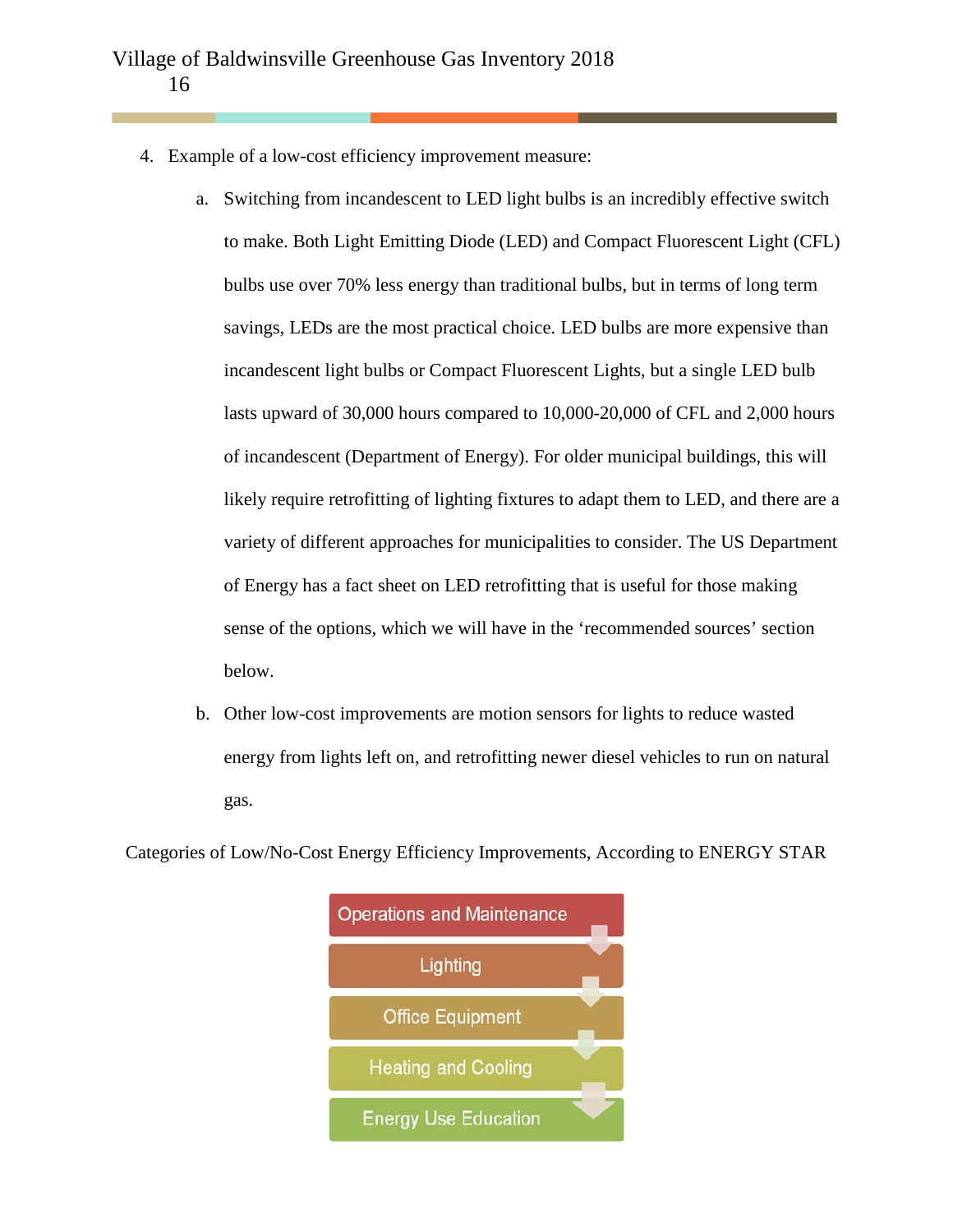# **Conclusion**

 Climate change is a major threat that looms over future generations. Municipalities and people at all scales must do their part to reduce our global carbon footprint and protect the land for our children. With issues as embedded in society as climate change, leadership is critical. The Village of Baldwinsville has displayed excellent initiative and leadership by pursuing Climate Smart Community Certification and performing 2015 and 2018 greenhouse gas inventories. By addressing the most glaring sources of inefficiency first, and then gaining traction to tackle more difficult emission sources, Baldwinsville can serve as a guide for other, similar communities to do the same and add momentum to a growing movement.

# **Recommended Sources**

# **Low/No Cost Business Practice Improvements**

Energy Star Low and No Cost Energy Efficiency Measures. [https://www.energystar.gov/bu](https://www.energystar.gov/buildings/facility-owners-)  [ildings/facility-owners-a](https://www.energystar.gov/buildings/facility-owners-)nd-managers/existing-buildings/save-energy/stamp-out-energywaste#Heating-cooling

# **LED Lighting and Retrofitting**

- Guide to LED Lighting. US Department of Energy. https://www.energy.gov/energysaver/saveelectricity-and-fuel/lighting-choices-save-you-money/led-lighting
- LED Retrofit Kits, TLEDs, and Lighting Controls: An Application Guide. US Department of Energy Office of Energy Efficiency and Renewable Energy. https://www.energy.gov/eere/femp/ downloads/led-retrofit-kits-tleds-and-lightingcontrols-application-guid
- Stouch Lighting: Everything You Need To Know About LED Retrofits. https://www.stouchlighting.com/blog/everything-about-led-lighting-retrofits